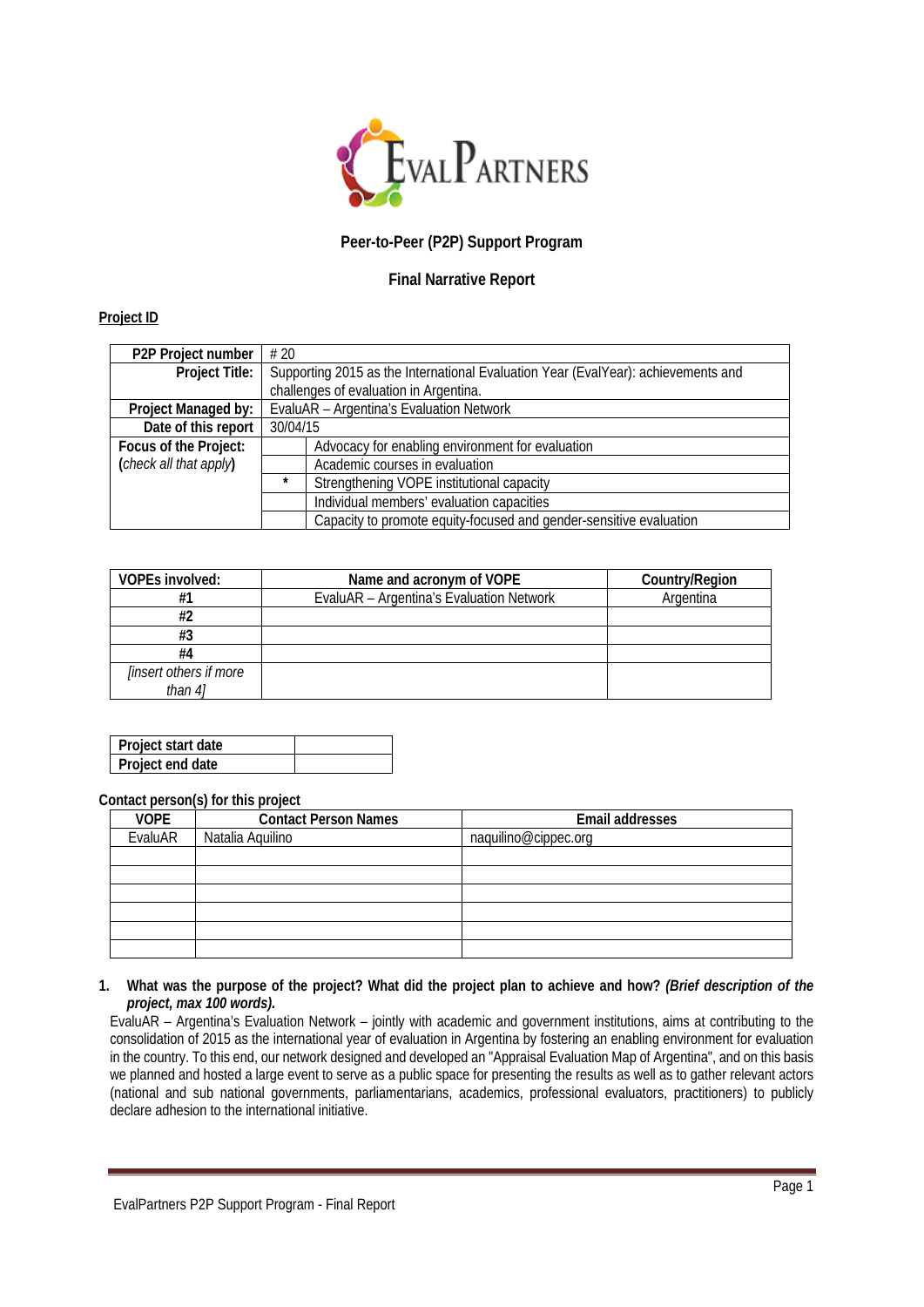## **2. Did the project achieve what it planned to achieve?** Yes, fully.

#### **2.a. Please comment on degree of achievement:[1](#page-1-0)**

The members of EvaluAR were able to develop an "Appraisal Evaluation Map of Argentina". We were able to assess legislation on evaluation in several provinces and to include them in a working paper. The working paper includes an assessment of legislation on the national level as well as the provinces of Mendoza, Salta and Córdoba and the city of Buenos Aires.

On April 16th EvaluAR hosted a launch event of the document. We partnered with several organizations (Universidad de Buenos Aires (UBA), Universidad de San Martín, Universidad de Lanús, Universidad Nacional de La PlataCommission for Scientific Research of the Province of Buenos Aires, Evaluation Network of Latin America and the Caribbean (ReLAC), International Evaluation Network) to carry out the event. The most salient example is our partnership with UBA, through which they granted us use of their facilities for our event.

The event was planned as a half-day long conference. During the first session we presented the findings of our study, which were well received among our audience. In a second session we held three workshops on capacity building for evaluators. The final session consisted of a lecture by Dr. María Bustelo, former president of the European Evaluation Society and director of the Master in Evaluation at Universidad Complutense de Madrid.

More than 100 people attended the conference.

**3. Was the project implemented as planned? If there were changes in the planned activities, why they were necessary?** The activities planned in the proposal were carried out without alterations. However, there were changes in the workplan as some activities were added. The main change in our workplan is that we invited María Bustelo to be the keynote speaker at the seminar.

As part of the project, María also traveled to the city of Córdoba (800km from Buenos Aires and one of the largest cities in the country) where she gave a lecture on the importance of public policy evaluation to improve the performance of the state. Her focus during this lecture was the strengthening of provincial monitoring and evaluation systems as well as VOPEs. Her audience in Córdoba was mainly made up of public officials.

None of the additions to the original work plan led to an increase in our budget.

**4. What are the main lessons learned from the experience of this project that you would like to share with other VOPEs?**

What sometimes threatens this kind of endeavor is that, being a voluntary organization, members have day jobs and other obligations and usually the responsibility of organizing everything relies on a very small group of people, if not a single volunteer. This was not the case here. Although delegating tasks was difficult in the beginning, once that was taken care of things started to flow more naturally. We held several Skype and face-to-face meetings to work on the Appraisal Map. Also, the organization of the conference was an excellent demonstration of quality team work. Most of the event was organized in an email chain. A member of the network gave a daily summary of the exchanges that took place so as to have everyone on the same page. A lesson that we learned is that it is possible to do things collectively without having a coordinator that takes care of most activities or that simply assigns tasks. What worked for us on this occasion was having a person that overviewed everything and gave coherence to our exchanges via email. This allowed us to arrive at democratic decisions in an orderly manner.

Another lesson learned that is worth sharing with other VOPEs is to organize satellite events whenever they organize a major event such as our conference on April 16<sup>th</sup>. We were able to transform the conference into the "Evaluation Week in Argentina" by putting together other events. One of these events was Mrs. Bustelo's visit to Cordoba. Another event was CIPPEC's Annual Gala[2,](#page-1-1) to which Mrs. Bustelo was invited. There, we were able to introduce her to some of the leading M&E practitioners in the country.

A third lesson learned is to take advantage of what every member of the VOPE can bring to the table. It was thanks to contacts that many of the members had that we were able to secure the venue for our event, entirely for free. It was also thanks to contacts of our members in universities (many are professors) that these universities endorsed us and helped us both inviting their staff and alumni and by co-signing our invitation.

#### **5. Are there plans to continue or expand collaboration started under the project? If so, please describe.**

Yes. There are concrete plans to expand collaboration under the project. As previously mentioned, we received very positive feedback from our audience. Many colleagues got in touch with us to explore the possibility of becoming part of the study by assessing the situation in other provinces.

**.** 

<span id="page-1-0"></span><sup>&</sup>lt;sup>1</sup> Please limit your responses to this and other questions to no more than 500 words each.

<span id="page-1-1"></span><sup>&</sup>lt;sup>2</sup> CIPPEC is a leading think tank from Argentina that hosts its anual gala in April. Over 1000 public figures attend each year.